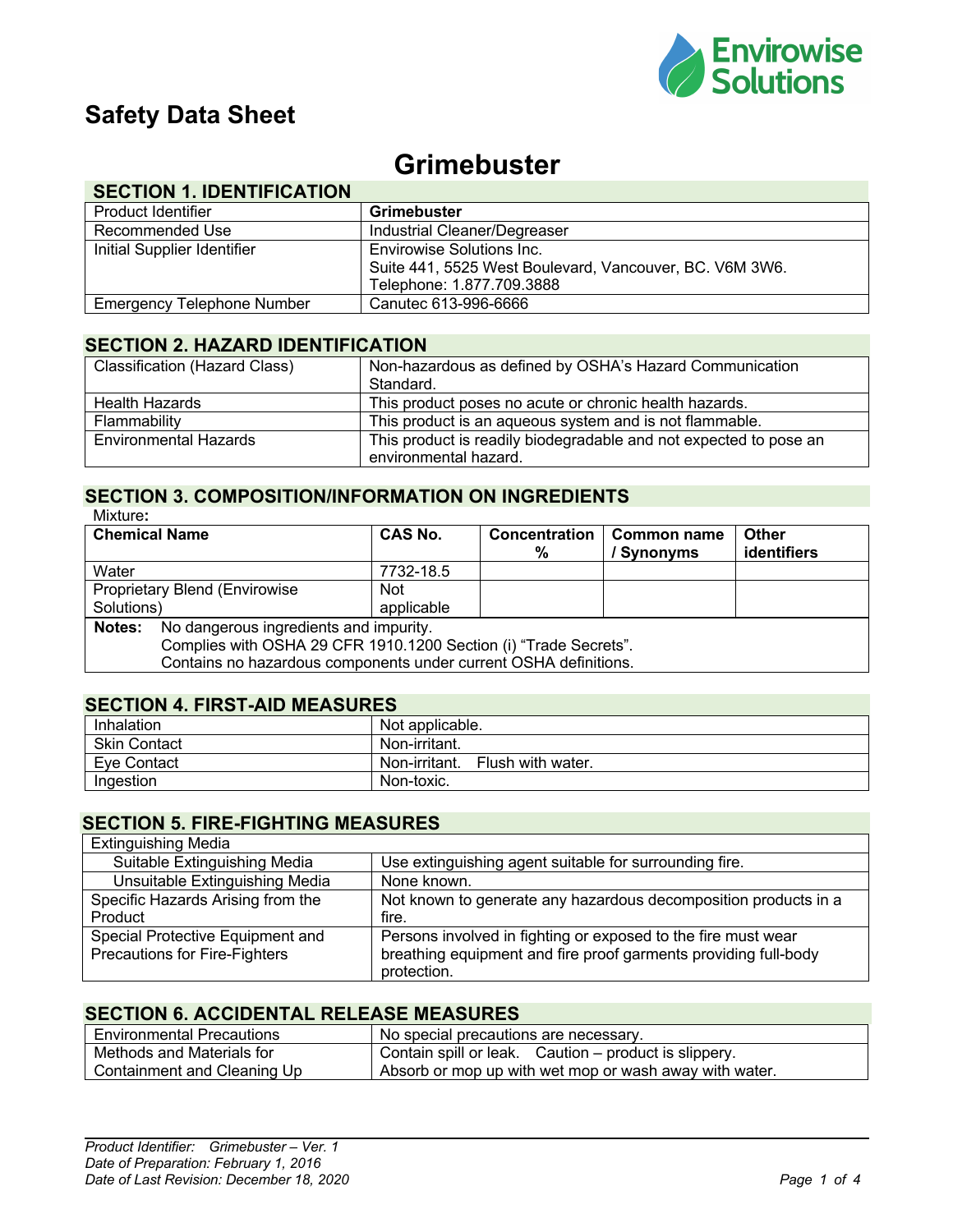

### **SECTION 7. HANDLING AND STORAGE**

| Precautions for Safe Handling      | It is good practice to avoid breathing the product; avoid skin and eye<br>contact and wash hands after handling.                                                                                        |
|------------------------------------|---------------------------------------------------------------------------------------------------------------------------------------------------------------------------------------------------------|
| <b>Conditions for Safe Storage</b> | Store in a cool, dry, well-ventilated area and keep closed. Avoid<br>freezing. If freezing occurs, thaw and stir. Comply with all applicable<br>health and safety regulations, fire and building codes. |

## **SECTION 8. EXPOSURE CONTROLS / PERSONAL PROTECTION**

#### **Control Parameters**

| <b>Appropriate Engineering Controls</b> | Provide eyewash and safety shower if<br>General ventilation is adequate.<br>contact or splash hazard exists.                                              |
|-----------------------------------------|-----------------------------------------------------------------------------------------------------------------------------------------------------------|
| <b>Individual Protection Measures</b>   |                                                                                                                                                           |
| Eye/Face Protection                     | Not required but as good practice it is recommended to wear chemical<br>safety goggles and/or a face shield when contact with the product is<br>possible. |
| <b>Skin Protection</b>                  | When handling, gloves are not required but is a recommended good<br>practice to prevent skin contact with the product                                     |
| <b>Respiratory Protection</b>           | Not required.                                                                                                                                             |

## **SECTION 9. PHYSICAL AND CHEMICAL PROPERTIES**

| Appearance                            | Amber                       |
|---------------------------------------|-----------------------------|
| Odour                                 | No scent                    |
| рH                                    | $10.4 (+/- .2)$             |
| <b>Physical State</b>                 | Liquid                      |
| Initial Boiling Point & Boiling Range | 200 F                       |
| <b>Flash Point</b>                    | Not applicable              |
| <b>Melting Point</b>                  | Not applicable.             |
| <b>Evaporation Rate</b>               |                             |
| Flammability (solid, gas)             | Non-flammable               |
| Relative Density (water=1)            | 1.0                         |
| Solubility                            | Completely soluble in water |
| <b>Vapour Density</b>                 | .62                         |
| Vapour Pressure                       | 17.0 (mm Hg.)               |
| <b>Specific Gravity</b>               | 1.0003                      |

#### **SECTION 10. STABILITY AND REACTIVITY**

| Reactivity                         | Not reactive under normal conditions of use              |
|------------------------------------|----------------------------------------------------------|
| <b>Chemical Stability</b>          | Normally stable                                          |
| Possibility of Hazardous Reactions | None expected under normal conditions of storage and use |
| Conditions to Avoid                | None known.                                              |
| Incompatible Materials             | Turpentine                                               |
| <b>Hazardous Decomposition</b>     | None known.                                              |
| Products                           |                                                          |
| <b>Hazardous Polymerization</b>    | Will not occur.                                          |

#### **SECTION 11. TOXICOLOGICAL INFORMATION**

#### **Likely Routes of Exposure**

 **x** Inhalation **x** Skin contact **x** Eye contact **x** Ingestion

| <b>Acute Toxicity</b>            |                                 |
|----------------------------------|---------------------------------|
| <b>Skin Corrosion/Irritation</b> | Will not cause skin irritation. |
| Serious Eve Damage/Irritation    | May cause eve irritation        |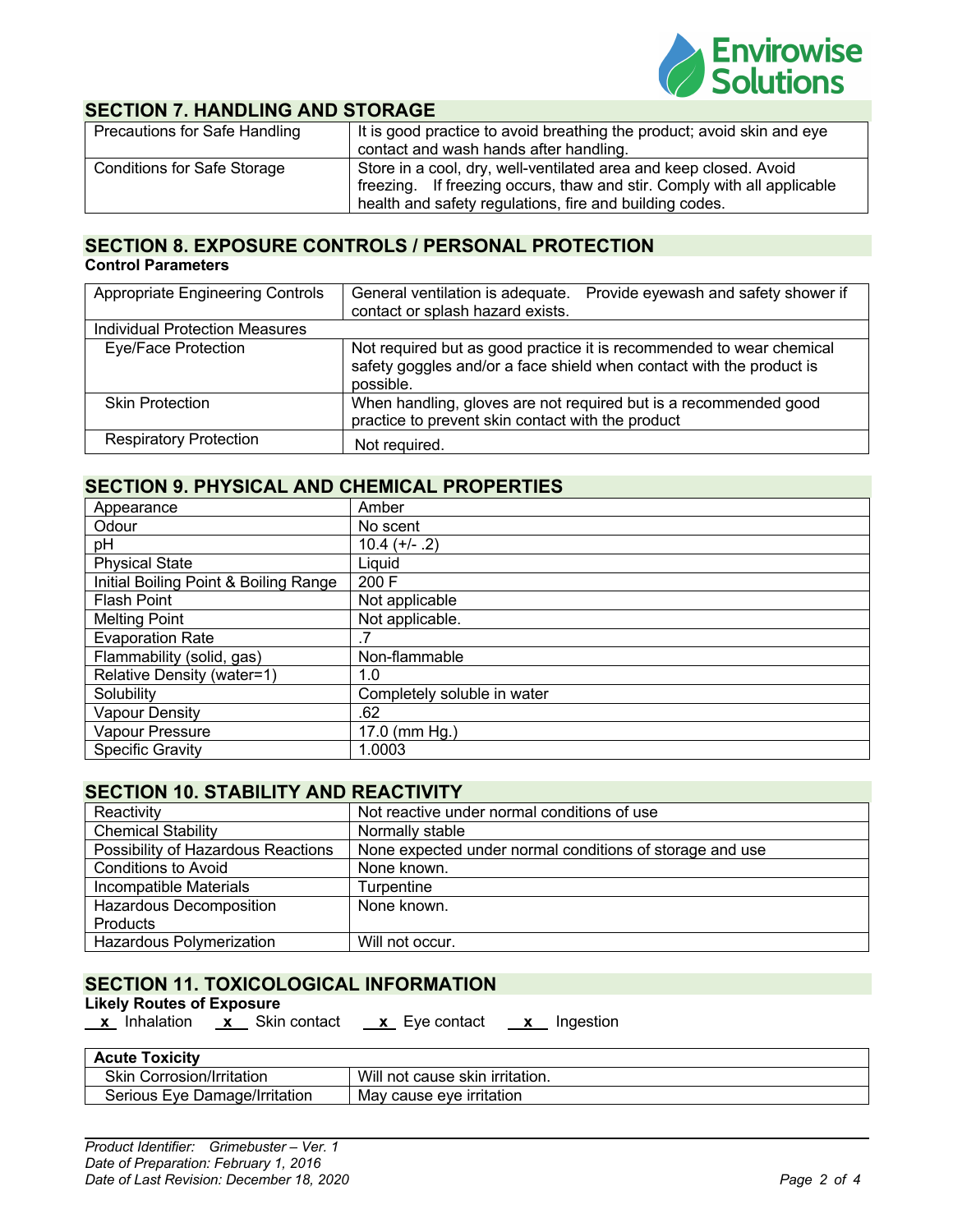

| <b>STOT (Specific Target Organ</b><br>Toxicity) - Single Exposure | This product poses no acute or chronic health hazards.<br>Inhalation: not applicable.<br>Skin Absorption: This product does not irritate skin.<br>Ingestion: Ingestion of large amounts will cause gastro-intestinal<br>discomfort.                            |
|-------------------------------------------------------------------|----------------------------------------------------------------------------------------------------------------------------------------------------------------------------------------------------------------------------------------------------------------|
| STOT (Specific Target Organ<br>Toxicity) - Repeated Exposure      | Inhalation: Aerosol or mist is not known to cause irritation of the nose,<br>throat and upper respiratory tract.<br>Skin Absorption: This product does not irritate skin.<br>Ingestion: Ingestion of large amounts will cause gastro-intestinal<br>discomfort. |
| Carcinogenicity                                                   | None                                                                                                                                                                                                                                                           |

## **SECTION 12. ECOLOGICAL INFORMATION**

| Not hazardous to the environment. |                                      |
|-----------------------------------|--------------------------------------|
| Ecotoxicity                       | None                                 |
| Persistence and Degradability     | Biodegradable.                       |
| <b>Bioaccumulative Potential</b>  | This product does not bioaccumulate. |
| <b>Environmental Stability</b>    | Stable                               |

#### **SECTION 13. DISPOSAL CONSIDERATIONS**

| <b>Disposal Methods</b> | Ingredients contained are not listed as hazardous waste. Safe to wash |
|-------------------------|-----------------------------------------------------------------------|
|                         | j into waste systems. Always dispose in accordance with the local,    |
|                         | provincial and federal authority regulations.                         |

#### **SECTION 14. TRANSPORT INFORMATION**

This section is not required by WHMIS 2015. Not regulated under Canadian TDG Regulations. Not regulated under USDOT Regulations and is considered to be non-hazardous for transport (Class 55). Not regulated under IATA Regulations and is considered to be non-hazardous for air transport (Class 55). Environmental Hazards Not applicable Special Precautions Not applicable Transport in Bulk According to Annex II of MARPOL 73/78 and the IBC Code Not applicable

## **SECTION 15. REGULATORY INFORMATION**

| <b>Safety, Health and Environmental Regulations</b> |                                                                         |  |
|-----------------------------------------------------|-------------------------------------------------------------------------|--|
| CANADA                                              | All ingredients are listed on the DSL or are not required to be listed. |  |
| Domestic Substances List (DSL) /                    |                                                                         |  |
| Non-Domestic Substances List                        |                                                                         |  |
| (NDSL)                                              |                                                                         |  |
| <b>USA</b>                                          | All ingredients are on the TSCA Inventory or are exempt from TSCA       |  |
| <b>Toxic Substances Control Act</b>                 | Inventory requirements under 40 CFR 720.                                |  |
| $(TSCA)$ Section $8(b)$                             |                                                                         |  |

#### **SECTION 16. OTHER INFORMATION**

| SDS Prepared By            | Envirowise Solutions Inc.                                                                                                                                                  |
|----------------------------|----------------------------------------------------------------------------------------------------------------------------------------------------------------------------|
| Date of Preparation        | 03/16/2016                                                                                                                                                                 |
| Date of Last Revision      | 12/18/2020                                                                                                                                                                 |
| <b>Revision Indicators</b> |                                                                                                                                                                            |
| Key to Abbreviations       | ACGIH®=American Conference of Governmental Industrial Hygienists<br>NIOSH = National Institute for Occupational Safety and Health<br>HSDB®= Hazardous Substances Data Bank |
|                            |                                                                                                                                                                            |